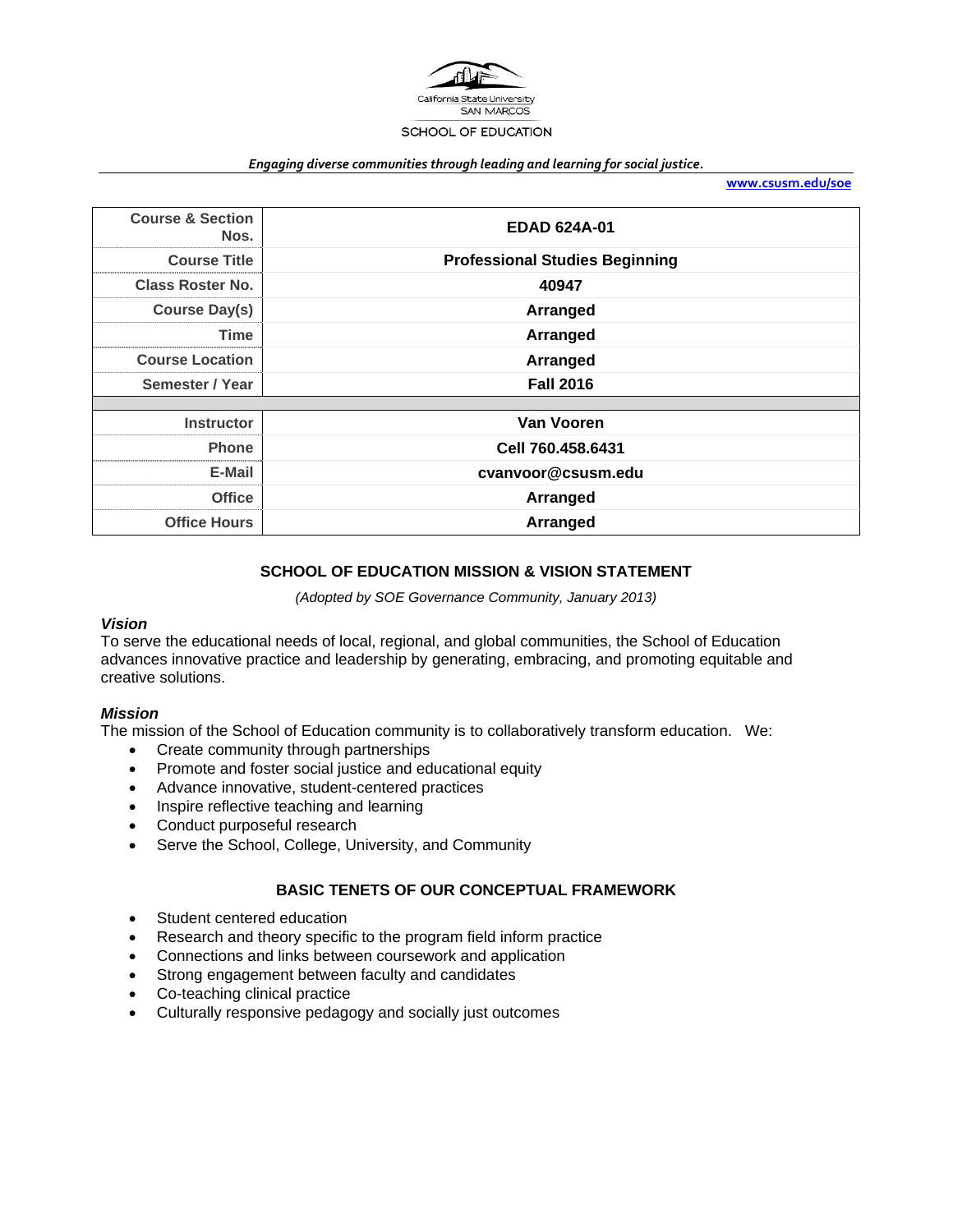# **COURSE DESCRIPTION**

This course provides students with basic on-site experiences appropriate to an entry-level administrator. Students will work closely with an on-site administrator and university faculty in the development and implementation of a plan for field experiences including basic preliminary administrative functions. Students will develop a paper, project, or other product, collaboratively agreed upon with the supervisory team, which integrates learning from the fieldwork and which will be used by the cooperating site. *Graded Credit/ No Credit* 

### **Course Prerequisites**

Enrollment in EDAD 610 and EDAD 612

### **Course Objectives**

Students will design and complete leadership field work aligned with the Preliminary Administrative Services Credential Standards and the California Administrative Performance Expectations in the current semester classes. Students will engage in leadership roles that demonstrate their knowledge and skills in working with students and adults in a school setting.

#### **Unique Course Requirements**

Students will engage in a minimum of 15 hours (equivalent of 1 unit) in planning and implementing the leadership field study.

#### **Required Texts**

None

### **Cougar Courses**

Online container for course materials and resources.

### **COURSE LEARNING OUTCOMES**

Upon successful completion of this course, students will be able to reflect on the California Administrative Performance Standards and their learning growth as aligned with the EDAD 610 and EDAD 612 courses based on reading, discussions, assignments, and field experience at a school site.

### **Expected Dispositions for the Education Profession**

Assessing a candidate's dispositions within a professional preparation program is recognition that teaching and working with learners of all ages requires not only specific content knowledge and pedagogical skills, but positive attitudes about multiple dimensions of the profession. The School of Education has identified six dispositions – social justice and equity, collaboration, critical thinking, professional ethics, reflective teaching and learning, and life-long learning—and developed an assessment rubric. The Master's in Educational Administration has two additional dispositions: visionary and ready to lead. For each dispositional element, there are three levels of performance - *unacceptable*, *initial target*, and *advanced target*. The description and rubric for the three levels of performance offer measurable behaviors and examples.

The assessment is designed to provide candidates with ongoing feedback for their growth in professional dispositions and includes a self-assessment by the candidate. The dispositions and rubric are presented, explained and assessed in one or more designated courses in each program. In Ed Admin the courses where dispositions are assessed are EDAD 610, EDAD 618A, and EDAD 620. Based upon assessment feedback candidates will compose a reflection that becomes part of the candidate's Teaching Performance Expectation portfolio. Candidates are expected to meet the level of *initial target* during the program.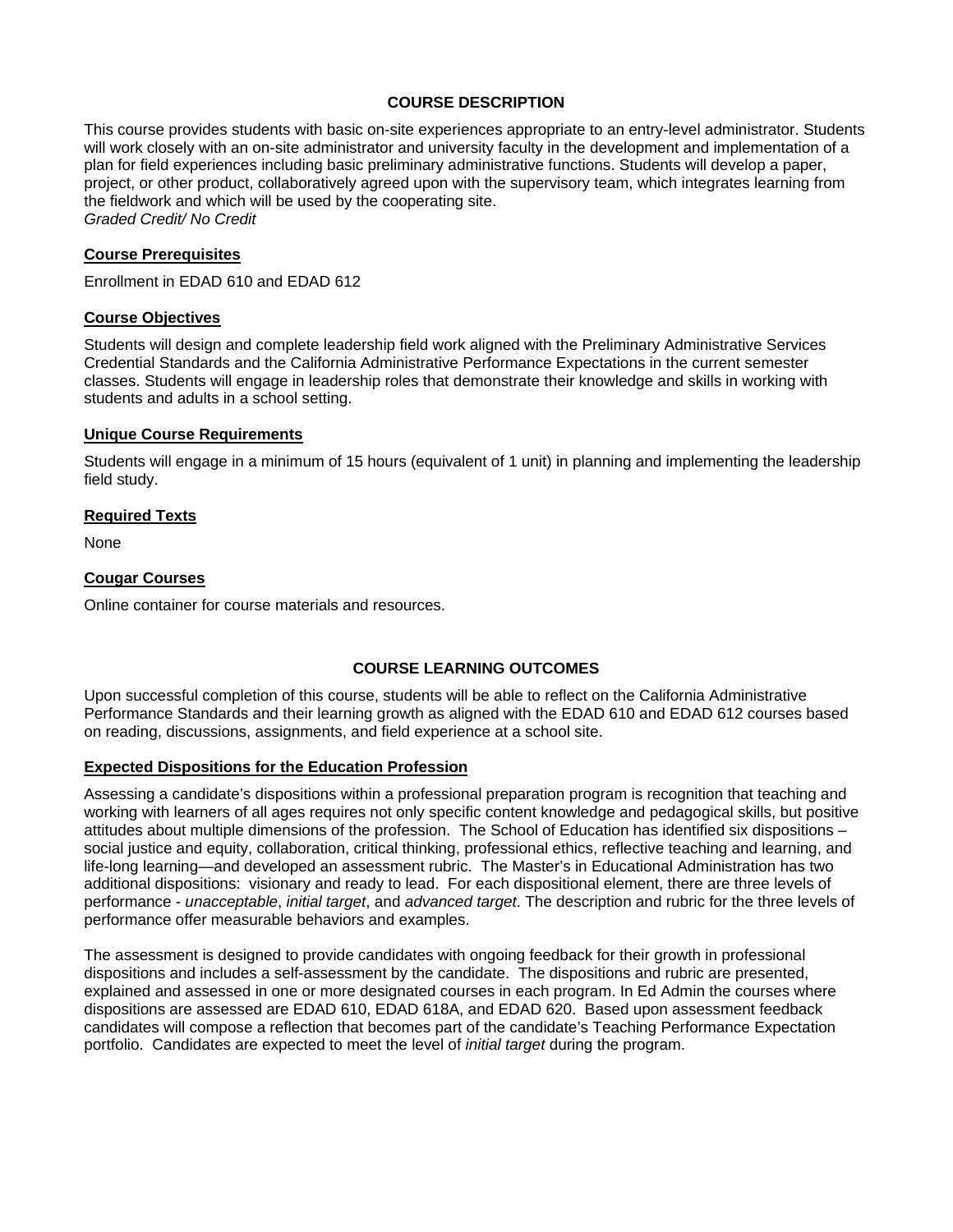# **PROGRAM STUDENT LEARNING OUTCOMES (PSLOs)**

The Master of Arts in Education Program assesses four (4) Program Student Learning Outcomes (PSLO).

**PSLO 1: Professional Dispositions** (EDAD 610, EDAD 618A, & EDAD 620)

**PSLO 2: Leadership Skills** (Professional Portfolio)

**PSLO 3: Analyze Research** (EDUC 622)

**PSLO 4: Integrate Research** (EDUC 698)

The course objectives, assignments, and assessments are also aligned with the CCTC standards for a California Preliminary Administrative Services Credential. This course is designed to help teachers seek skills, knowledge, and attitudes necessary to assist schools and district in implementing effective programs for all students. The successful candidate will be able to merge theory and practice in order to realize a comprehensive and extensive educational program for all students. Candidates will be required to formally match alignment with the following Preliminary Administrative Services Credential standards in this course:

# *Category III: Field Experiences in the Program*

# **Program Standard 12: Nature of Field Experiences**

In the administrative services preparation program, candidates participate in practical field experiences that are designed to facilitate the application of theoretical concepts in authentic settings. Each candidate is introduced to the major duties and responsibilities authorized by the administrative services credential as articulated in the *Performance Expectations*. Field experiences include a variety of diverse and realistic settings both in the day-today functions of administrators and in long-term policy design and implementation.

# **Program Standard 13: Guidance, Assistance and Feedback**

The administrative services preparation program sponsor has an effective system by which the candidate's performance is guided, assisted, and evaluated in each field experience. In this system, at least one field/clinical supervisor and at least one program supervisor provide complete, accurate, and timely feedback to the candidate, including constructive suggestions for improvement.

Other standards may also apply to this semester's field experiences as are aligned with Courses EDAD 616B and EDAD 620.

|                 | Week 1 | Week 2 | Weeks 3-13 | Week 14 | Week 15 |
|-----------------|--------|--------|------------|---------|---------|
| Talk to         |        |        |            |         |         |
| principal about |        |        |            |         |         |
| a topic         |        |        |            |         |         |
| proposal        | Χ      |        |            |         |         |
| Post Form 1 in  |        |        |            |         |         |
| Cougar          |        |        |            |         |         |
| Courses         |        | X      |            |         |         |
| Conduct field   |        |        |            |         |         |
| study           |        |        | X          |         |         |
| Collect         |        |        |            |         |         |
| evidence of     |        |        |            |         |         |
| field study     |        |        | X          |         |         |
| Write final     |        |        |            |         |         |
| report          |        |        |            | X       |         |
| Submit Form 2   |        |        |            |         |         |
| with signatures |        |        |            |         | Х       |

# **SCHEDULE/COURSE OUTLINE**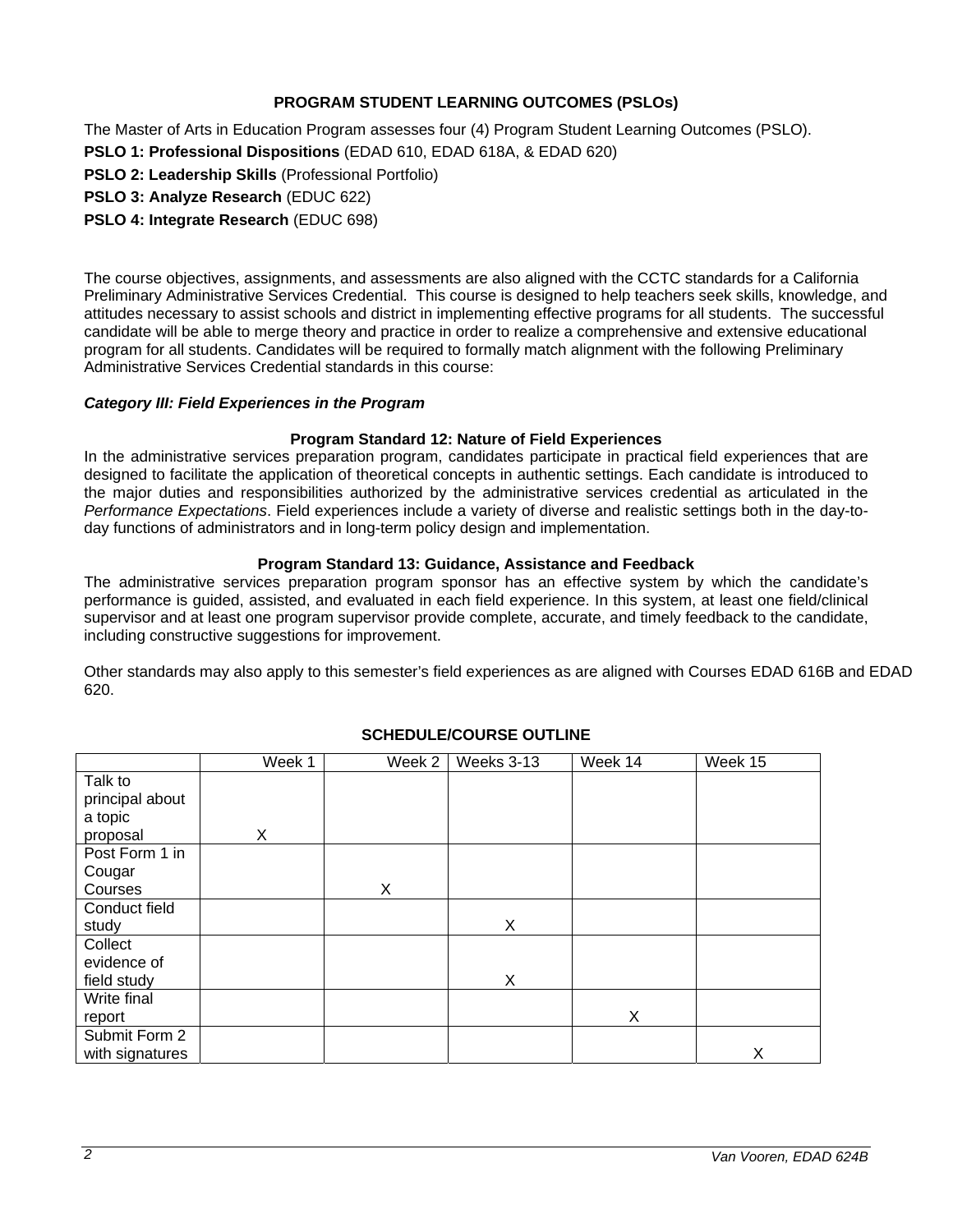# **COURSE REQUIREMENTS AND GRADED COURSE COMPONENTS**

# **Course Assignments**

The candidate will submit Form 1, the field study proposal, by week 2 of the 15 week course. The candidate will submit Form 2, the field study report and reflection, by week15 of the 15 week course.

# **Grading Standards**

The course is graded as a Credit/No credit.

# **Final Exam Statement**

There is no final exam in this course.

# **School of Education Attendance Policy**

Due to the dynamic and interactive nature of courses in the School of Education, all candidates are expected to attend all classes and participate actively. At a minimum, candidates must attend more than 80% of class time, or s/he may not receive a passing grade for the course at the discretion of the instructor. Individual instructors may adopt more stringent attendance requirements. Should the candidate have extenuating circumstances, s/he should contact the instructor as soon as possible. *(Adopted by the COE Governance Community, December, 1997).*

# **GENERAL CONSIDERATIONS**

# **CSUSM Academic Honesty Policy**

Students will be expected to adhere to standards of academic honesty and integrity, as outlined in the Student Academic Honesty Policy. All assignments must be original work, clear and error-free. All ideas/material that are borrowed from other sources must have appropriate references to the original sources. Any quoted material should give credit to the source and be punctuated accordingly.

Academic Honesty and Integrity: Students are responsible for honest completion and representation of their work. Your course catalog details the ethical standards and penalties for infractions. There will be zero tolerance for infractions. If you believe there has been an infraction by someone in the class, please bring it to the instructor's attention. The instructor reserves the right to discipline any student for academic dishonesty, in accordance with the general rules and regulations of the university. Disciplinary action may include the lowering of grades and/or the assignment of a failing grade for an exam, assignment, or the class as a whole.

Incidents of Academic Dishonesty will be reported to the Dean of Students. Sanctions at the University level may include suspension or expulsion from the University.

Refer to the full Academic Honesty Policy at: http://www.csusm.edu/policies/active/documents/Academic\_Honesty\_Policy.html

### **Plagiarism**

As an educator, it is expected that each candidate (course participant) will do his/her own work, and contribute equally to group projects and processes. Plagiarism or cheating is unacceptable under any circumstances. If you are in doubt about whether your work is paraphrased or plagiarized see the Plagiarism Prevention for Students website http://library.csusm.edu/plagiarism/index.html. If there are questions about academic honesty, please consult the University catalog.